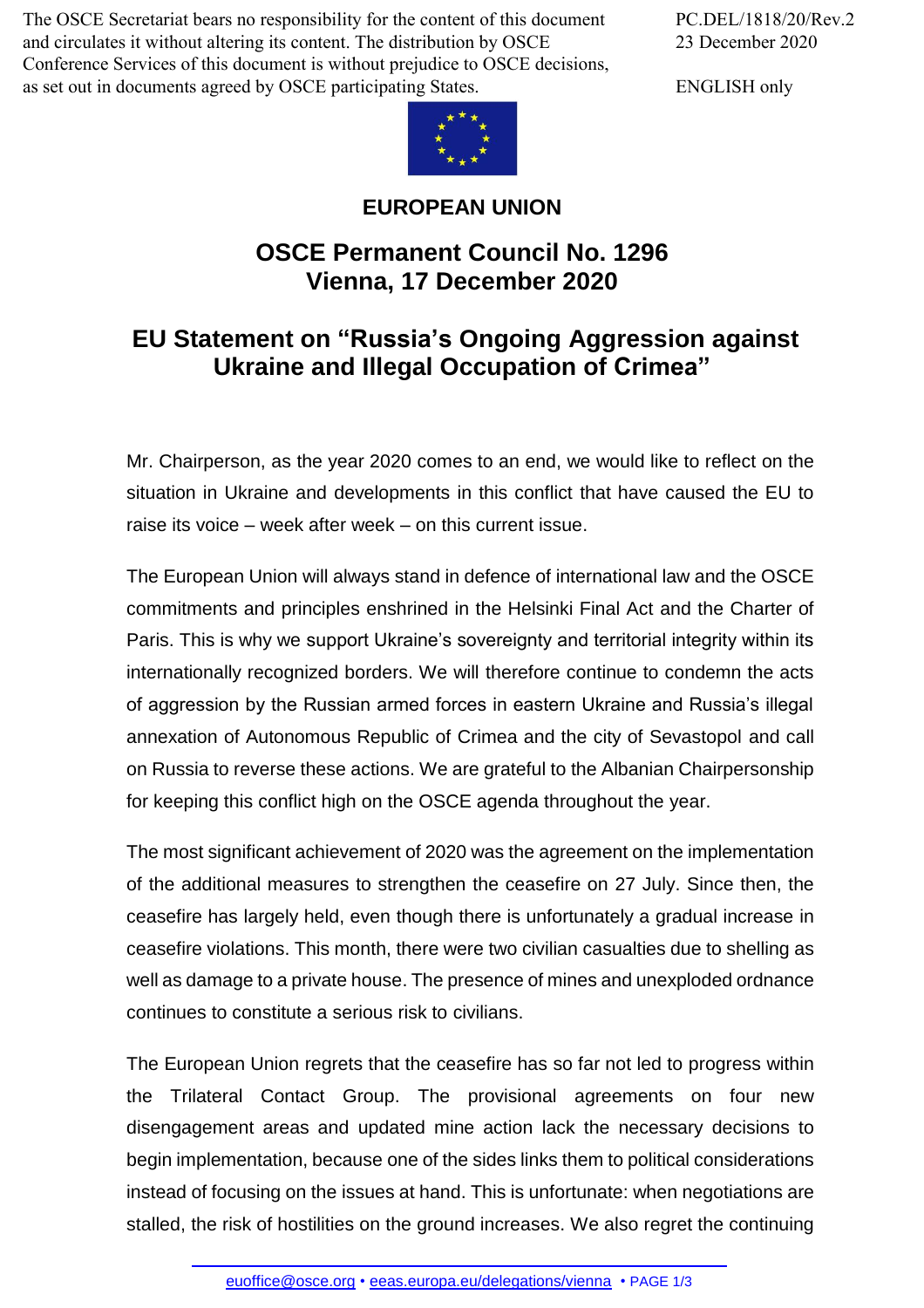blockade of the opening of the two new crossing points near Zolote and Schastie by the Russia-backed armed formations. We commend Ukraine for its readiness to move forward on these issues as well as for its decision to prolong the Law on the Special Status for certain areas of Donetsk and Luhansk Oblasts of Ukraine until the end of 2021. We call on Russia, as a participant of the TCG, to reciprocate in a similar constructive spirit and to use its influence in order to improve the humanitarian situation at the contact line.

Throughout the year, the SMM has faced restrictions on its freedom of movement, predominantly in the non-government controlled areas. The SMM has taken stringent measures in view of the Covid-19 pandemic. However, the Russia-backed armed formations are using the pandemic as a pretext to impose further restrictions on the SMM such as the need to quarantine when travelling across the contact line. The restrictions have de facto divided the mission into three separate parts which has impeded the SMM's ability to operate with the necessary flexibility. We urge Russia to use its considerable influence over the armed formations it backs to reverse all impediments to the SMM's work. The SMM must have unhindered access throughout the whole territory of Ukraine, including in the border areas near the uncontrolled segment of Ukrainian-Russian state border and in the Crimean peninsula.

The European Union reiterates its call for improving the dire human rights situation in the illegally annexed Crimea. We also condemn the ongoing militarization of the Crimean peninsula by the Russian Federation and the presence of Russian troops as being contrary to the national sovereignty, political independence and territorial integrity of Ukraine, expressed in the UN General Assembly resolution of 7 December 2020. We regret the build-up of forces and the holding of Russian military exercises in the Black Sea and the Sea of Azov regions thus threatening the security of this region and the entire OSCE area. We are also seriously concerned about the transfers of advanced weapon systems including nuclear-capable aircraft and missiles, weapons, ammunition and military personnel to the territory of Ukraine and the illegal seizure and establishment of control by Russia over the former nuclear weapons storage sites in Crimea. We call on Russia to refrain from unlawful militaryrelated activities in Crimea, the Black Sea and the Sea of Azov, which would further exacerbate tensions in the region and beyond. We also recall our position on the